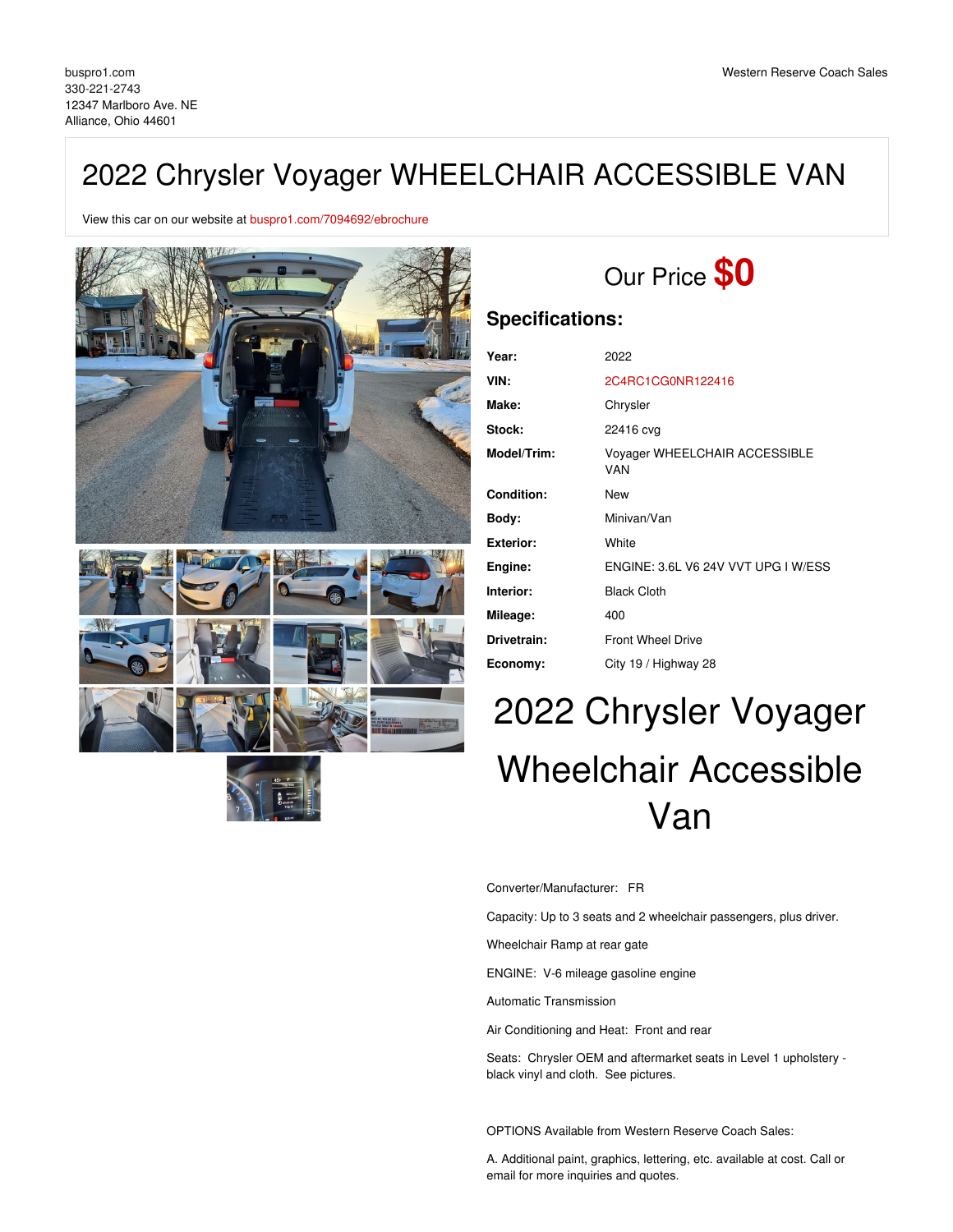Warranty Info: Van sold with OEM warranties that begin at the time and mileage of delivery: 36 month/36,000 miles. Extended drive train warranty provided by Chrysler.

DEALER INFO: Van offered for sale by WESTERN RESERVE COACH SALES and BUSPRO1.COM of Alliance, Ohio. Western Reserve is a dealer of New and Used Buses, Commercial Vans, and Wheelchair Accessible Vehicles.

For any more information on this vehicle, please contact Mark @ 330- 221-2743 or via email at mryan@buspro1.com

Additional information about BusPro1.com and Western Reserve Coach Sales: We offer many NEW and USED buses. If you're looking for a USED bus, you have found the best source for used buses. Certified buses in our inventory are inspected before delivery so that they will pass most state bus inspections. If you are looking for a CHURCH BUS, NURSING HOME BUS, BUS for a MUSIC BAND, WHEELCHAIR BUS, AMBULETTE VAN, an ADULT DAY CARE CENTER BUS, CHILD CARE CENTER BUS, TOUR BUS, CHARTER BUS, LIMOUSINE BUS, COLLEGE BUS, FAMILY BUS - you name it, we have it or we can get it for you! Many of our customers have us find the bus they need, we bring it in, inspect it, make repairs, and delivery it to them. We can do the same for you. Buy your next bus from Western Reserve Coach Sales and BusPro1.com and you will not be disappointed! Other buses we have furnished: showroom buses, tour buses, charter buses, team buses, university and college buses, ambulette buses, medical transport buses, emergency personnel buses, child care buses, family buses, and more. You name it, we probably have done it!

Areas served: BusPro1.com and Western Reserve Coach Sales are located in Alliance , Ohio - 60 miles southeast of Cleveland , Ohio ; 25 miles east of Akron , Ohio ; 20 miles east of Canton, Ohio; and 30 miles east of Youngstown, Ohio. We are also conveniently located within a comfortable driving distance to Pittsburgh , Pennsylvania - 100 miles; Columbus , Ohio - 150 miles; Toledo , Ohio - 120 miles; Cincinnati , Ohio - 250 miles; and Detroit , Michigan - 200 miles. We have customers from all over the country including California , New York , West Virginia , Kentucky , New Jersey , Virgina , Utah , North Carolina , South Carolina , Florida , Georgia , Tennessee , Iowa , Illinois , Indiana , Alabama , New Mexico , Missouri , New Hampshire , Vermont , Rhode Island , Massachusetts , Connecticut , Delaware , Maryland , Wisconsin , and Minnesota . We have also sold buses to customers in Canada - Ontario , Nova Scotia , New Brunswick , Saskatchewan , British Columbia , and Quebec . Some of our buses have made it to Mexico and Central America , as well as Europe and the Middle East .

THANK YOU!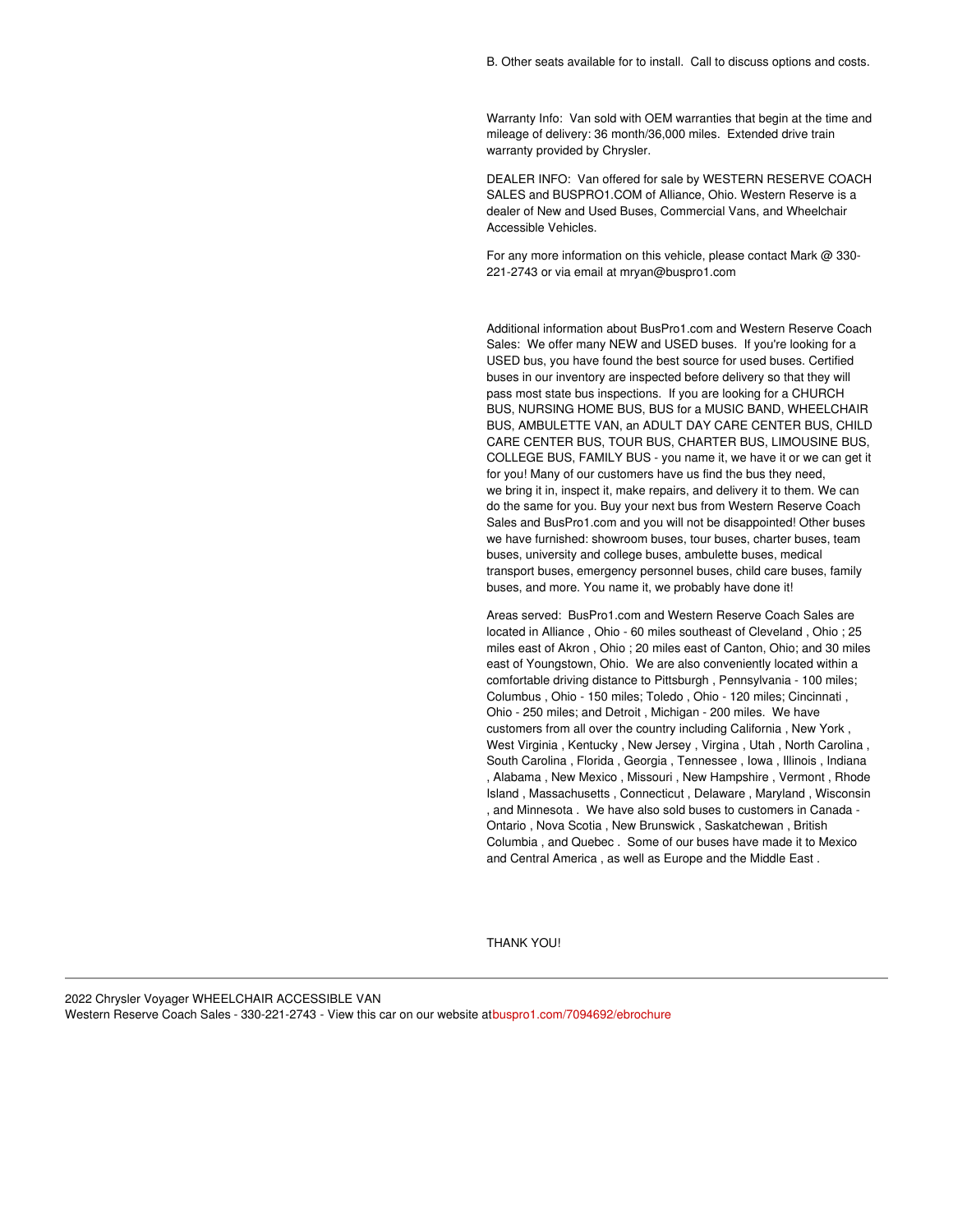

#### 2022 Chrysler Voyager WHEELCHAIR ACCESSIBLE VAN

Western Reserve Coach Sales - 330-221-2743 - View this car on our website a[tbuspro1.com/7094692/ebrochure](https://buspro1.com/vehicle/7094692/2022-chrysler-voyager-wheelchair-accessible-van-alliance-ohio-44601/7094692/ebrochure)

# **Installed Options**

## **Interior**

- 12-Way Power Driver Seat -inc: Power Recline, Height Adjustment, Fore/Aft Movement, Cushion Tilt and Power 4-Way Lumbar Support
- 2 12V DC Power Outlets- 2 Seatback Storage Pockets
- 4-Way Passenger Seat -inc: Manual Recline and Fore/Aft Movement Air Filtration
- Analog Appearance
- Bucket Folding Bucket Front Facing Manual Reclining Fold Forward Seatback Cloth Rear Seat w/Stow ft.n Go Manual Fold-Into-Floor Folding Activation
- Cargo Area Concealed Storage- Cargo Space Lights- Carpet Floor Trim and Carpet Mat
- Cloth Bucket Seats- Compass- Cruise Control w/Steering Wheel Controls
- Day-Night Rearview Mirror- Delayed Accessory Power
- Driver And Front Passenger Armrests and Rear Seat Mounted Armrest Outboard Only
- Driver And Passenger Heated-Cushion, Driver And Passenger Heated-Seatback
- Driver And Passenger Visor Vanity Mirrors w/Driver And Passenger Illumination
- Driver Foot Rest- Dual Zone Front Automatic Air Conditioning
- FOB Controls -inc: Cargo Access and Remote Engine Start- Fade-To-Off Interior Lighting
- Fixed 60-40 Split-Bench Cloth 3rd Row Seat Front, Manual Recline, Manual Fold Into Floor and 3 Fixed Head Restraints
- Front Cupholder- Front Map Lights
- Front Seats w/Cloth Back Material and Power 4-Way Driver Lumbar
- Full Carpet Floor Covering -inc: Carpet Front And Rear Floor Mats Full Cloth Headliner
- Gauges -inc: Speedometer, Odometer, Voltmeter, Oil Pressure, Engine Coolant Temp, Tachometer, Oil Temperature, Transmission Fluid Temp, Trip Odometer and Trip **Computer**
- HVAC -inc: Underseat Ducts and Headliner/Pillar Ducts
- Heated TechnoLeather Leatherette Steering Wheel
- Instrument Panel Bin, Interior Concealed Storage, Driver / Passenger And Rear Door Bins
- Interior Trim -inc: Colored Instrument Panel Insert, Colored Door Panel Insert, Piano Black Console Insert and Piano Black/Metal-Look Interior Accents
- Locking Glove Box- Manual Tilt/Telescoping Steering Column
- Manual w/Tilt Front Head Restraints and Fixed Rear Head Restraints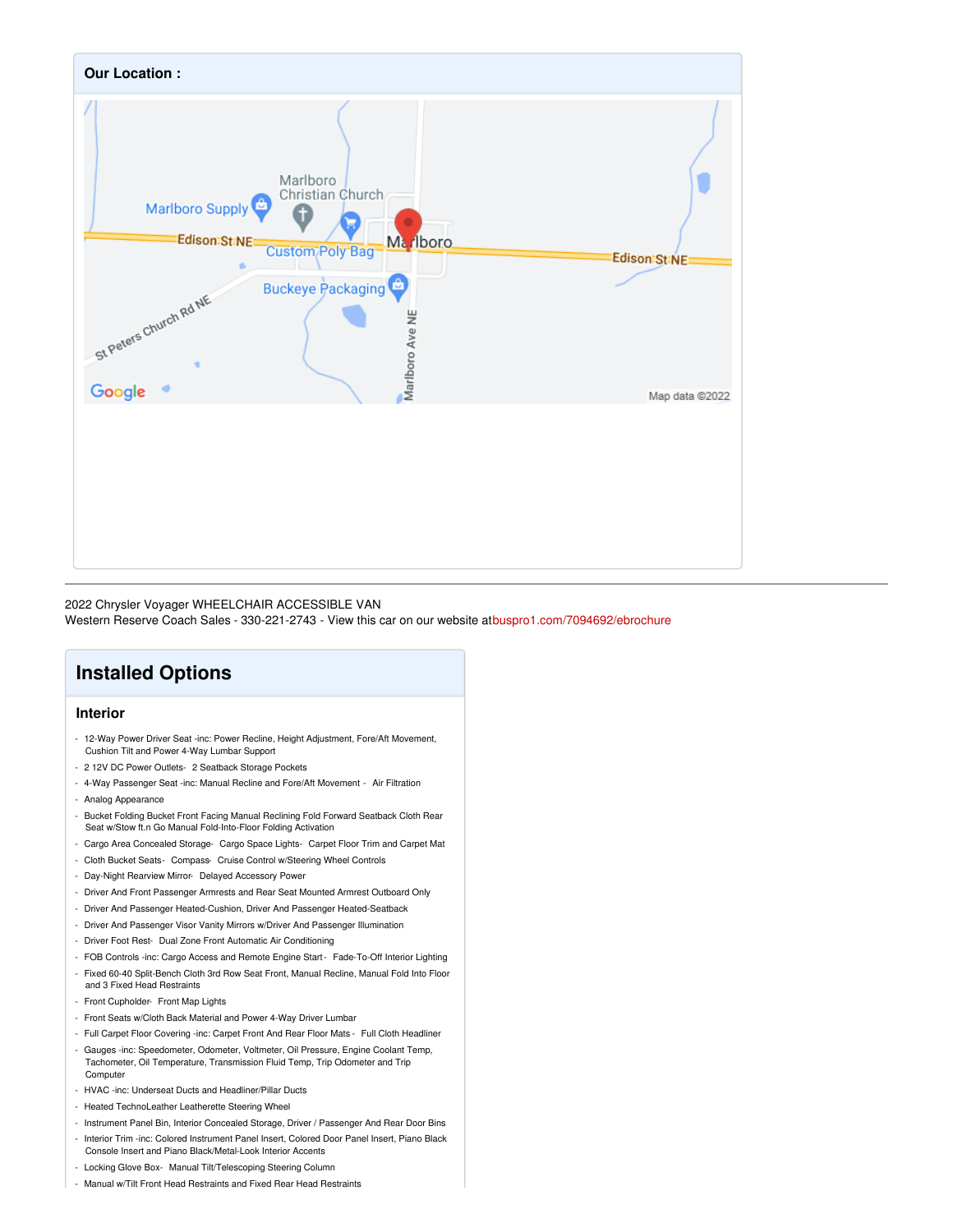- Metal-Look Gear Shifter Material- Outside Temp Gauge
- Partial Floor Console w/Storage, Mini Overhead Console w/Storage, Conversation Mirror and 2 12V DC Power Outlets
- Perimeter Alarm- Power 1st Row Windows w/Driver And Passenger 1-Touch Up/Down
- Power Door Locks w/Autolock Feature
- Power Rear Windows and Fixed 3rd Row Windows
- Proximity Key For Doors And Push Button Start Rear Cupholder
- Rear HVAC w/Separate Controls- Redundant Digital Speedometer
- Remote Keyless Entry w/Integrated Key Transmitter, Illuminated Entry and Panic Button
- Remote Releases -Inc: Power Cargo Access- Sentry Key Engine Immobilizer
- Smart Device Integration- Systems Monitor- Trip Computer- Trunk/Hatch Auto-Latch

## **Exterior**

- Auto On/Off Aero-Composite Halogen Daytime Running Headlamps w/Delay-Off
- Black Grille w/Chrome Surround- Body-Colored Door Handles
- Body-Colored Front Bumper- Body-Colored Power Heated Side Mirrors w/Manual Folding
- Body-Colored Rear Bumper Chrome Side Windows Trim- Clearcoat Paint
- Compact Spare Tire Stored Underbody w/Crankdown- Deep Tinted Glass
- Fixed Rear Window w/Fixed Interval Wiper and Defroster- Front License Plate Bracket
- Galvanized Steel/Aluminum Panels- Lip Spoiler- Power Liftgate Rear Cargo Access
- Power Sliding Rear Doors- Steel Spare Wheel
- Tailgate/Rear Door Lock Included w/Power Door Locks Tires: 235/65R17 BSW AS
- Variable Intermittent Wipers- Wheels w/Silver Accents- Wheels: 17" x 7" Aluminum

### **Safety**

- 12-Way Power Driver Seat -inc: Power Recline, Height Adjustment, Fore/Aft Movement, Cushion Tilt and Power 4-Way Lumbar Support
- 2 12V DC Power Outlets- 2 Seatback Storage Pockets
- 4-Way Passenger Seat -inc: Manual Recline and Fore/Aft Movement Air Filtration
- Analog Appearance
- Bucket Folding Bucket Front Facing Manual Reclining Fold Forward Seatback Cloth Rear Seat w/Stow ft.n Go Manual Fold-Into-Floor Folding Activation
- Cargo Area Concealed Storage- Cargo Space Lights- Carpet Floor Trim and Carpet Mat
- Cloth Bucket Seats- Compass- Cruise Control w/Steering Wheel Controls
- Day-Night Rearview Mirror- Delayed Accessory Power
- Driver And Front Passenger Armrests and Rear Seat Mounted Armrest Outboard Only
- Driver And Passenger Heated-Cushion, Driver And Passenger Heated-Seatback
- Driver And Passenger Visor Vanity Mirrors w/Driver And Passenger Illumination
- Driver Foot Rest- Dual Zone Front Automatic Air Conditioning
- FOB Controls -inc: Cargo Access and Remote Engine Start- Fade-To-Off Interior Lighting
- Fixed 60-40 Split-Bench Cloth 3rd Row Seat Front, Manual Recline, Manual Fold Into Floor
- and 3 Fixed Head Restraints
- Front Cupholder- Front Map Lights
- Front Seats w/Cloth Back Material and Power 4-Way Driver Lumbar
- Full Carpet Floor Covering -inc: Carpet Front And Rear Floor Mats Full Cloth Headliner
- Gauges -inc: Speedometer, Odometer, Voltmeter, Oil Pressure, Engine Coolant Temp, Tachometer, Oil Temperature, Transmission Fluid Temp, Trip Odometer and Trip **Computer**
- HVAC -inc: Underseat Ducts and Headliner/Pillar Ducts
- Heated TechnoLeather Leatherette Steering Wheel
- Instrument Panel Bin, Interior Concealed Storage, Driver / Passenger And Rear Door Bins
- Interior Trim -inc: Colored Instrument Panel Insert, Colored Door Panel Insert, Piano Black Console Insert and Piano Black/Metal-Look Interior Accents
- Locking Glove Box- Manual Tilt/Telescoping Steering Column
- Manual w/Tilt Front Head Restraints and Fixed Rear Head Restraints
- Metal-Look Gear Shifter Material- Outside Temp Gauge
- Partial Floor Console w/Storage, Mini Overhead Console w/Storage, Conversation Mirror and 2 12V DC Power Outlets
- Perimeter Alarm- Power 1st Row Windows w/Driver And Passenger 1-Touch Up/Down
- Power Door Locks w/Autolock Feature
- Power Rear Windows and Fixed 3rd Row Windows
- Proximity Key For Doors And Push Button Start Rear Cupholder
- Rear HVAC w/Separate Controls- Redundant Digital Speedometer
- Remote Keyless Entry w/Integrated Key Transmitter, Illuminated Entry and Panic Button
- Remote Releases -Inc: Power Cargo Access- Sentry Key Engine Immobilizer
- Smart Device Integration- Systems Monitor- Trip Computer- Trunk/Hatch Auto-Latch

#### **Mechanical**

- 180 Amp Alternator- 19 Gal. Fuel Tank- 3.25 Axle Ratio
- 4-Wheel Disc Brakes w/4-Wheel ABS, Front Vented Discs, Brake Assist, Hill Hold Control and Electric Parking Brake